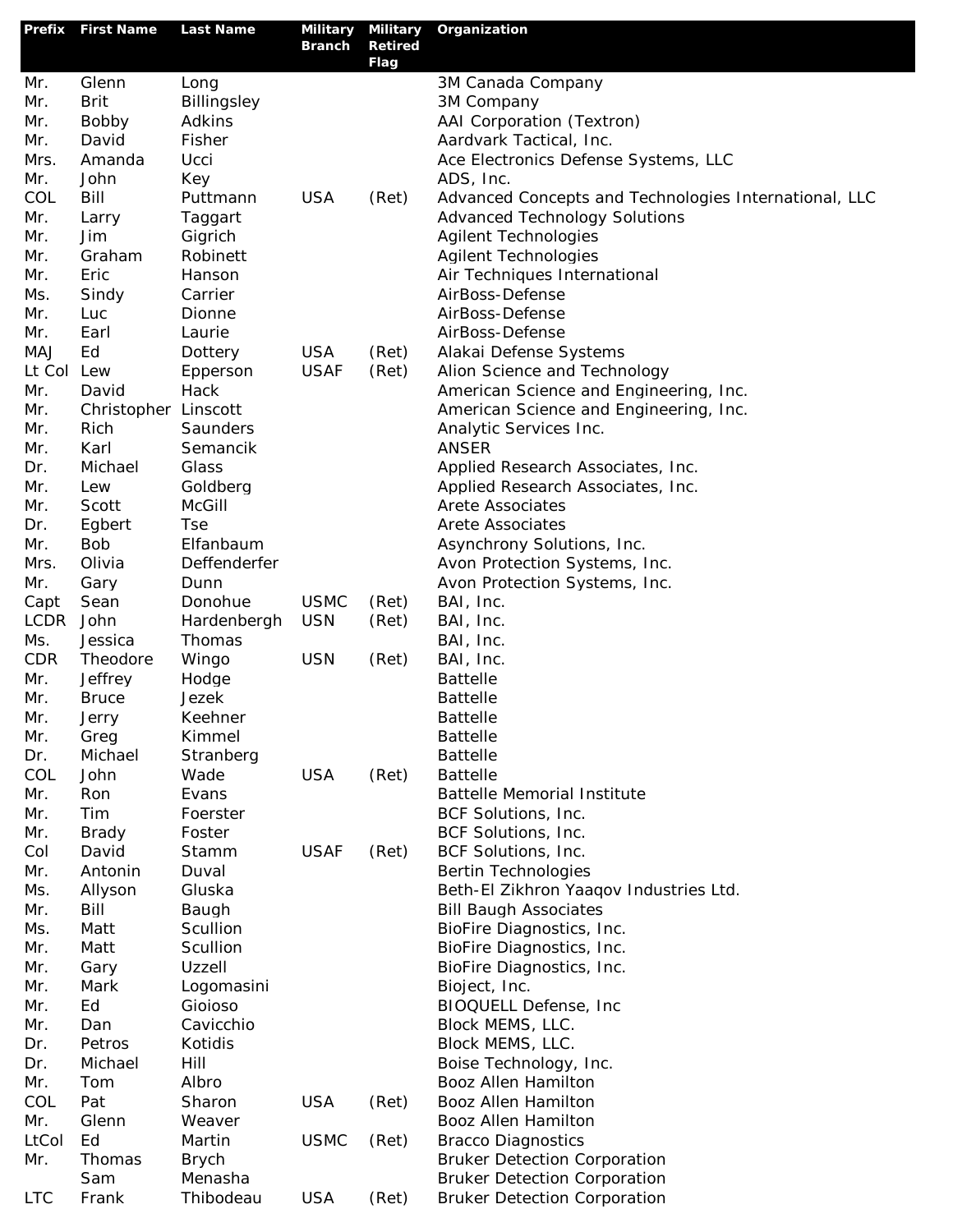| Prefix      | <b>First Name</b> | <b>Last Name</b>        | <b>Military</b> | <b>Military</b>        | Organization                                                           |
|-------------|-------------------|-------------------------|-----------------|------------------------|------------------------------------------------------------------------|
|             |                   |                         | <b>Branch</b>   | <b>Retired</b><br>Flag |                                                                        |
| Dr.         | John              | Lordi                   |                 |                        | <b>Buffalo BioBlower Technologies LLC</b>                              |
| Mr.         | <b>Bob</b>        | Martin                  |                 |                        | <b>Buffalo BioBlower Technologies LLC</b>                              |
| <b>LTC</b>  | Frank             | Kohout                  | <b>USA</b>      | (Ret)                  | CACI, Inc.                                                             |
| Mr.         | Jack              | Adams                   |                 |                        | Calgon Carbon Corporation                                              |
| Mr.         | Steve             | <b>Butterworth</b>      |                 |                        | Calgon Carbon Corporation                                              |
| Mr.         | Patrick           | Morgan                  |                 |                        | Calgon Carbon Corporation                                              |
| Mr.         | Joe               | Griffiths               |                 |                        | Cam Lock Plc                                                           |
| Mr.         | Nicholas          | Allen                   |                 |                        | CamelBak                                                               |
| Mr.         | <b>Brian</b>      | Kenney                  |                 |                        | Chemring Detection Systems, Inc.                                       |
| Mr.         | Doug              | Woody                   |                 |                        | Chemring Detection Systems, Inc.                                       |
| Dr.         | Trish             | McDaniel                |                 |                        | <b>Combating Terrorism Technical Support Office</b>                    |
| Mr.         | Erik              | <b>Backe</b><br>Wallace |                 |                        | <b>Concurrent Technologies Corporation</b>                             |
| Mr.<br>Ms.  | Gary<br>Sharon    | Rybarczyk               |                 |                        | Concurrent Technologies Corporation<br>Creative Apparel Associates LLC |
| <b>MSG</b>  | Randy             | Kaminsky                | <b>USA</b>      | (Ret)                  | <b>CSMI</b>                                                            |
| Mr.         | Frank             | ODonnell                |                 |                        | <b>CSMI</b>                                                            |
| Mr.         | Tom               | McMahon                 |                 |                        | <b>CUBRC</b>                                                           |
| Mr.         | Joe               | Cappello                |                 |                        | CUBRC, Inc.                                                            |
| Mr.         | Dave              | Mangino                 |                 |                        | CUBRC, Inc.                                                            |
| Dr.         | Dave              | Pawlowski               |                 |                        | CUBRC, Inc.                                                            |
| <b>LTC</b>  | Christina         | Flanagan                | <b>USA</b>      | (Ret)                  | Culmen International LLC                                               |
| Mr.         | <b>Brian</b>      | Jones                   |                 |                        | Culmen International LLC                                               |
| Ms.         | Lexley            | Bender                  |                 |                        | Data Systems Analysts, Inc.                                            |
| Mr.         | Mike              | Donovan                 |                 |                        | Data Systems Analysts, Inc.                                            |
| Dr.         | Frederic          | Ruiz-Ramon              |                 |                        | DC2P, LLC.                                                             |
| Mr.         | Neil              | Cohen                   |                 |                        | Defense Group, Inc.                                                    |
| Mr.         | William           | <b>Buechter</b>         |                 |                        | Defense Threat Reduction Agency                                        |
| Mr.         | Sal               | Clementi                |                 |                        | Defense Threat Reduction Agency                                        |
| <b>LTC</b>  | Ronald            | Hann                    | <b>USA</b>      |                        | Defense Threat Reduction Agency                                        |
| Dr.         | Indu              | Singh                   |                 |                        | Deloitte Consulting, LLP                                               |
| COL         | Marty             | Johnson                 | <b>USA</b>      | (Ret)                  | Deloitte Financial Advisory Services, LLP.                             |
| Mr.<br>CAPT | Mike<br>Dennis    | Ricciardi<br>Schrader   | <b>USN</b>      |                        | Domenix Corporation<br>DRS International, LLC.                         |
| Mr.         | Jim               | Fritts                  |                 | (Ret)                  | DRS Technologies, Inc.                                                 |
| Dr.         | Kenneth           | Gritton                 |                 |                        | Dugway Proving Ground                                                  |
| Dr.         | Robert            | House                   |                 |                        | DynPort Vaccine Company LLC                                            |
| Mr.         | Mike              | <b>McGinnis</b>         |                 |                        | DynPort Vaccine Company LLC                                            |
| Mr.         | Dan               | Nowak                   |                 |                        | Edgewood Chemical Biological Center                                    |
| Mr.         | Jerry             | Middleton               |                 |                        | Elusys Therapeutics, Inc.                                              |
| Dr.         | Peter             | Ariessohn               |                 |                        | Enertechnix, Inc.                                                      |
| Dr.         | George            | Kychakoff               |                 |                        | Enertechnix, Inc.                                                      |
| Mr.         | Rich              | Munson                  |                 |                        | <b>Engility Corporation</b>                                            |
| Dr.         | Mark              | Adams                   |                 |                        | Ensco, Inc.                                                            |
| Dr.         | Douglas           | <b>Burns</b>            |                 |                        | Ensco, Inc.                                                            |
| Mr.         | <b>Rick</b>       | Thomas                  |                 |                        | Ensco, Inc.                                                            |
| Mr.         | <b>Bob</b>        | <b>Stern</b>            |                 |                        | <b>Environics USA</b>                                                  |
| Mr.         | Michael           | <b>Brown</b>            |                 |                        | Federal Resources Safe Measures                                        |
| Lt Col      | Keith             | Bauder                  | <b>USAF</b>     | (Ret)                  | Federal Resources Supply Co.                                           |
| Mr.         | Mike              | Russell                 |                 |                        | Federal Resources Supply Co.                                           |
| Mr.         | Randy<br>Kristin  | Sakowitz<br>Korte       |                 |                        | First Line Technology, LLC                                             |
| Ms.<br>Mr.  | Darrell           | Galloway                |                 |                        | <b>FLIR Government Systems</b><br>Galloway and Associates LLC.         |
| Mr.         | <b>Bob</b>        | Lingo                   |                 |                        | Gentex Corporation                                                     |
| Mr.         | Abe               | Diehl                   |                 |                        | Gichner Systems Group, Inc.                                            |
| Mr.         | Ray               | Tischer                 |                 |                        | Gichner Systems Group, Inc.                                            |
| Mr.         | Harold            | Siefken                 |                 |                        | Group Home Foundation, Inc. d/b/a Little River Apparel                 |
| Mr.         | Paul              | <b>Baker</b>            |                 |                        | <b>Guild Associates</b>                                                |
| Mr.         | Gary              | Stewart                 |                 |                        | Hamilton Sundstrand Land Systems                                       |
| Dr.         | Carl              | Pates                   |                 |                        | <b>HDT Global</b>                                                      |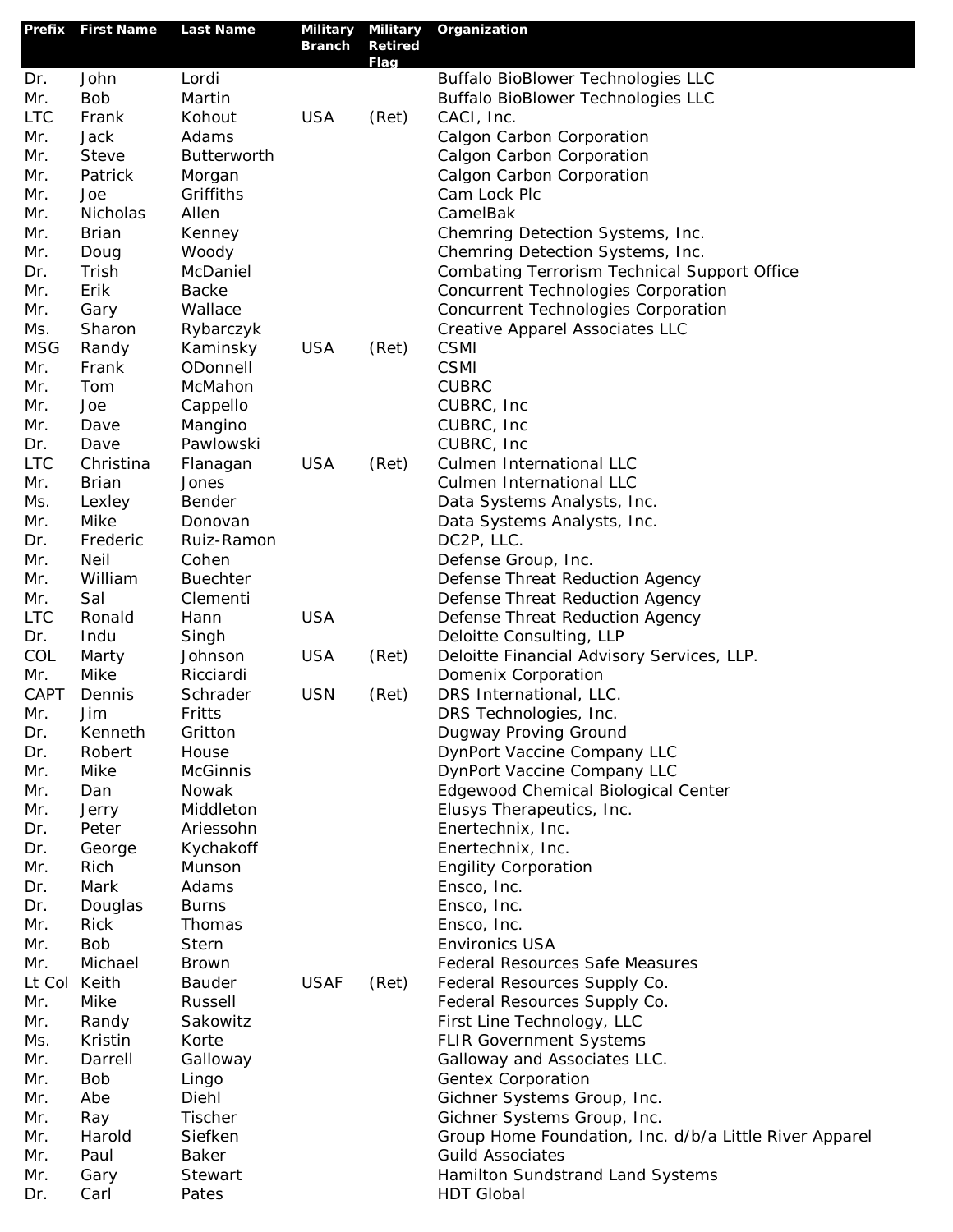| Prefix     | <b>First Name</b> | <b>Last Name</b> | Military<br><b>Branch</b> | <b>Military</b><br><b>Retired</b> | Organization                                 |
|------------|-------------------|------------------|---------------------------|-----------------------------------|----------------------------------------------|
| Ms.        | Vanessa           | Couturier        |                           | Flag                              | <b>HGH Infrared Systems</b>                  |
| <b>LTC</b> | Dave              | Ferrell          | <b>USA</b>                | (Ret)                             | Ideal Innovations, Inc.                      |
| COL        | Craig             | Walling          | <b>USA</b>                | (Ret)                             | IEM, Inc.                                    |
| Mr.        | Phil              | Spampinato       |                           |                                   | ILC Dover, LP                                |
| <b>LTC</b> | Lynn              | Henselman        | <b>USA</b>                | (Ret)                             | Imua Technologies, Inc.                      |
| Ms.        | Rebecca           | Robertson        |                           |                                   | <b>INFICON</b>                               |
| Mr.        | Gary              | Lambert          |                           |                                   | Intergraph Corporation                       |
| Mr.        | Pete              | Jenkner          |                           |                                   | <b>ISOVAC Products, LLC</b>                  |
| Mr.        | Chris             | Schultz          |                           |                                   | <b>ISOVAC Products, LLC</b>                  |
| Mr.        | Jack              | O'Neil           |                           |                                   | <b>JGW Group</b>                             |
| Mr.        | Ed                | Joiner           |                           |                                   | Joiner Properties, LLC                       |
| Ms.        | Keiva             | Jennings         |                           |                                   | Joint Product Manager Consequence Management |
| Ms.        | Terri             | Hague            |                           |                                   | Joint Research and Development, Inc.         |
| <b>LTC</b> | Ryan              | Bailey           | <b>USA</b>                |                                   | JPDM-CM /JPMG /JPEO                          |
| <b>LTC</b> | Eric              | <b>Betts</b>     | <b>USA</b>                |                                   | JPEO CBD JPM NBC CA                          |
| <b>LTC</b> | Andrew            | Simpson          | <b>USA</b>                |                                   | JPO Forward OIF                              |
| <b>SGM</b> | John              | Harding          | <b>USA</b>                | (Ret)                             | K2 Solutions, Inc.                           |
| Mr.        | Dave              | Whitmire         |                           |                                   | K2 Solutions, Inc.                           |
| CW05       | George            | Biedenbender     | <b>USMC</b>               | (Ret)                             | Kalman & Company, Inc.                       |
| <b>LTC</b> | Don               | <b>Strick</b>    | <b>USA</b>                | (Ret)                             | Karcher North America                        |
| Mr.        | Patrick           | Dempsey          |                           |                                   | KD Analytical Consulting, Inc.               |
| Mr.        | Swede             | Hansen           |                           |                                   | Kwikpoint/GAIA Communications, LLC           |
| Ms.        | Jen               | Renfer           |                           |                                   | Kwikpoint/GAIA Communications, LLC           |
| Mr.        | Sam               | Lucas            |                           |                                   | L-3 Command & Control Systems and Software   |
| Dr.        | Kurt              | Klimpel          |                           |                                   | L-3 Communications                           |
| Mr.        | lain              | McKinnie         |                           |                                   | Lockheed Martin Coherent Technologies        |
| Dr.        | John              | Marquardt        |                           |                                   | Lockheed Martin Space Systems Company        |
| Dr.        | John              | Kokai-Kun        |                           |                                   | Lonza Group, Ltd.                            |
| Dr.        | Amy               | Altman           |                           |                                   | Luminex Corporation                          |
| Dr.        | Matt              | Lesho            |                           |                                   | Luminex Corporation                          |
| <b>LTC</b> | <b>Steve</b>      | Alexander        | <b>USA</b>                | (Ret)                             | MacAulay Brown, Inc.                         |
| Mr.        | Randy             | Scrocca          |                           |                                   | ManTech International Corporation            |
| Dr.        | Larry             | Grim             |                           |                                   | MESH, Inc.                                   |
| Mr.        | Bill              | <b>Baker</b>     |                           |                                   | Milestone Strategies                         |
| Maj        | Mark              | Tornai           | <b>USMC</b>               | (Ret)                             | <b>MLT Systems</b>                           |
| Ms.        | Kimberly          | Chapman          |                           |                                   | Morphix Technologies                         |
| Mr.        | William           | <b>Bradley</b>   |                           |                                   | Morpho Detection, Inc.                       |
| Maj        | Ray               | Deatherage       | <b>USMC</b>               | (Ret)                             | Morpho Detection, Inc.                       |
| Ms.        | Sally             | Nordeen          |                           |                                   | Morpho Detection, Inc.                       |
| Mr.        | Richard           | Stoddard         |                           |                                   | Morpho Detection, Inc.                       |
| Mr.        | <b>Bruce</b>      | <b>Black</b>     |                           |                                   | MRIGIobal                                    |
| Mr.        | John              | Keifer           |                           |                                   | MRIGIobal                                    |
| Mr.        | Bill              | Menzies          |                           |                                   | MRIGIobal                                    |
| Mr.        | Robert            | Murtha           |                           |                                   | Murtech, Inc.                                |
| Ms.        | Christina         | Speight          |                           |                                   | Murtech, Inc.                                |
| Mr.        | Patrick           | Voller           |                           |                                   | New Breed Logistics                          |
| Dr.        | Drew              | Rak              |                           |                                   | Noblis, Inc.                                 |
| Dr.        | Alvin             | Smith            |                           |                                   | Noblis, Inc.                                 |
| Mr.        | Abu               | Talib            |                           |                                   | Noblis, Inc.                                 |
| Mr.        | Marty             | Amen             |                           |                                   | Northrop Grumman Corporation                 |
| Mr.        | <b>Brian</b>      | Castiaux         |                           |                                   | Northrop Grumman Corporation                 |
| Ms.        | Virginia          | Morlock          |                           |                                   | Northrop Grumman Corporation                 |
| Dr.        | John              | Schmidt          |                           |                                   | Northrop Grumman Corporation                 |
| Dr.        | Danielle          | Dickinson        |                           |                                   | Northrop Grumman Electronic Systems          |
| Mr.        | George            | Schneickert      |                           |                                   | Northrop Grumman Information Systems         |
|            | Terri             | Malone           |                           |                                   | Northrop Grumman Mission Systems             |
| COL        | Rich              | Stouder          | <b>USA</b>                | (Ret)                             | Oak Ridge National Laboratory                |
| Mr.        | <b>Russ</b>       | Stout            |                           |                                   | OptiMetrics, Inc.                            |
| Mr.        | Frank             | Wysocki          |                           |                                   | OptiMetrics, Inc.                            |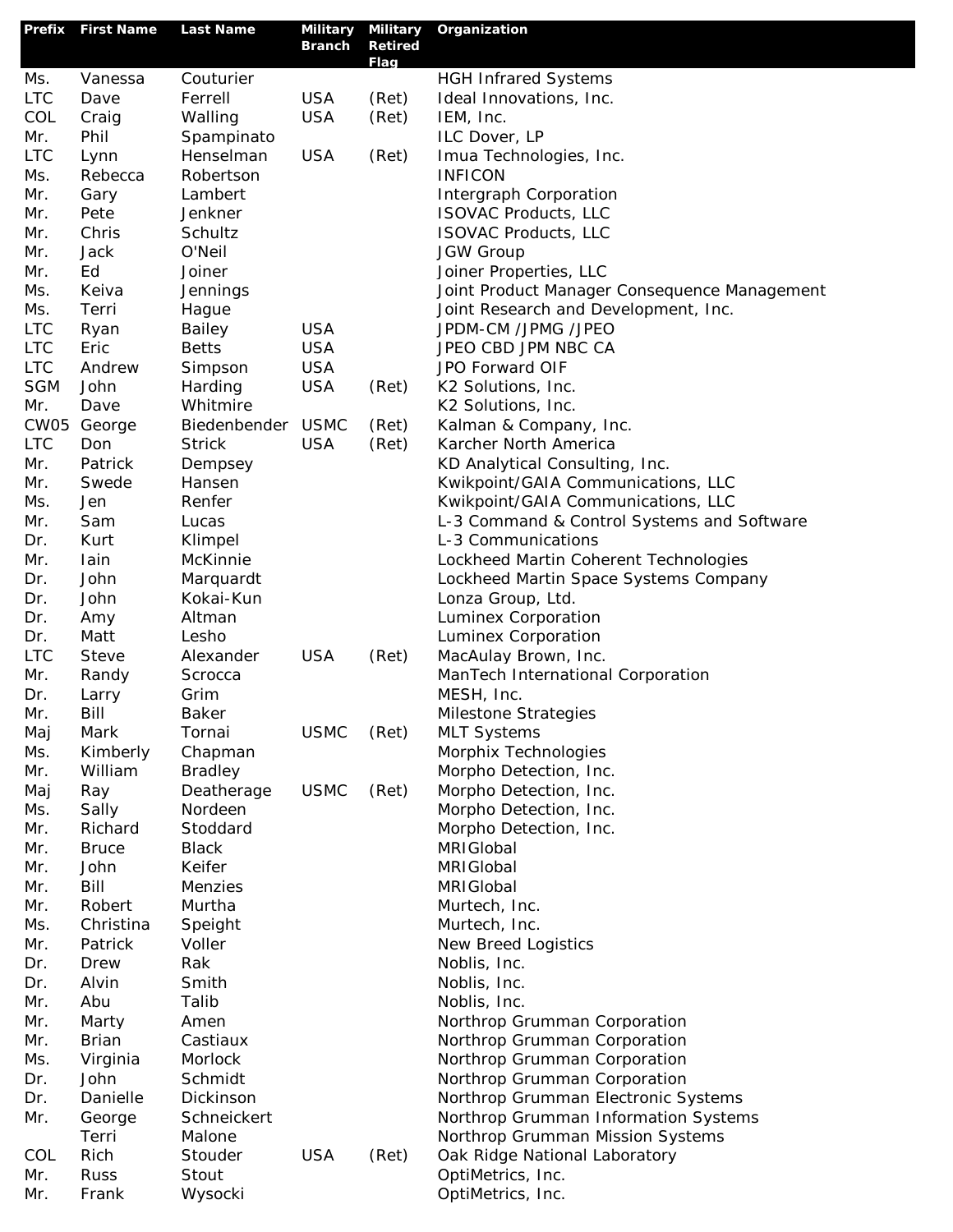|                   | Prefix First Name | <b>Last Name</b>   | Military Military<br><b>Branch</b> | <b>Retired</b> | Organization                                          |
|-------------------|-------------------|--------------------|------------------------------------|----------------|-------------------------------------------------------|
|                   |                   |                    |                                    | Flag           |                                                       |
| Mr.               | John              | Smalling           |                                    |                | ORTEC (Advanced Measurement Technology)               |
| Mr.               | Ron               | Zeszut             |                                    |                | ORTEC (Advanced Measurement Technology)               |
| Mr.               | Ted               | Olsen              |                                    |                | PathSensors                                           |
| Dr.<br>Dr.        | Samuel<br>Bill    | Wu<br>Marinelli    |                                    |                | Perfect Defense Technology Co.                        |
| Mr.               |                   | Corona             |                                    |                | Physical Sciences, Inc.<br><b>Production Products</b> |
| Mr.               | Barry<br>Mark     | Reuther            |                                    |                | Proengin, Inc.                                        |
| Mr.               | Rod               | Hudson             |                                    |                | QuickSilver Analytics, Inc.                           |
| Mr.               | Jim               | Kane               |                                    |                | <b>RAE Systems</b>                                    |
| Mrs.              | Sarah             | Hassinger          |                                    |                | Remploy Frontline                                     |
| Mr.               | Jon               | Tobelmann          |                                    |                | Research International, Inc.                          |
| Dr.               | Howard            | Walls              |                                    |                | RTI International                                     |
| Ms.               | Michele           | Downs              |                                    |                | <b>Schafer Corporation</b>                            |
| Dr.               | Coorg             | Prasad             |                                    |                | Science & Engineering Services, Inc.                  |
| <b>LTC</b>        | <b>Bob</b>        | Serino             | <b>USA</b>                         | (Ret)          | Science & Engineering Services, Inc.                  |
| <b>LTC</b>        | Joe               | Traino             | <b>USA</b>                         | (Ret)          | Science & Technology Corp                             |
| Mr.               | Jim               | Lackey             |                                    |                | Science and Technology Corporation                    |
| COL               | Ava               | Walker             | <b>USA</b>                         |                | Science and Technology Corporation                    |
| Mr.               | Tom               | Adams              |                                    |                | Science Applications Int'l Corporation                |
| Mr.               | Carl              | Baxley             |                                    |                | Science Applications Int'l Corporation                |
| Mr.               | Ron               | Dahart             |                                    |                | Science Applications Int'l Corporation                |
| Dr.               | John              | Ferriter           |                                    |                | Science Applications Int'l Corporation                |
| Ms.               | Charles           | Janney             |                                    |                | Science Applications Int'l Corporation                |
| Mrs.              | Joanne            | Martin             |                                    |                | Science Applications Int'l Corporation                |
| Dr.               | Harry             | Modrow             |                                    |                | Science Applications Int'l Corporation                |
| Mr.               | Michael           | Molino             |                                    |                | Science Applications Int'l Corporation                |
| Mr.               | Chuck             | Murdock            |                                    |                | Science Applications Int'l Corporation                |
| MG                | Michael           | Parker             | <b>USA</b>                         | (Ret)          | Science Applications Int'l Corporation                |
| Mr.               | Phil              | Reeves             |                                    |                | Science Applications Int'l Corporation                |
| <b>MAJ</b>        | Dave              | Robbins            | <b>USA</b>                         |                | Science Applications Int'l Corporation                |
| Mr.               | Christopher       | Russell            |                                    |                | Science Applications Int'l Corporation                |
| Mr.               | Michael           | <b>Simms</b>       |                                    |                | Science Applications Int'l Corporation                |
| <b>LTC</b>        | Perry             | Williams           | <b>USA</b>                         | (Ret)          | Science Applications Int'l Corporation                |
| Mr.               | Wayne             | Leonard            |                                    |                | <b>SENTEL Corporation</b>                             |
| Mr.               | Brian             | Schimmoller        |                                    |                | Signature Science, LLC                                |
| Mr.               | Bill              | Thompson           |                                    |                | Signature Science, LLC                                |
| Mr.               | Tom               | <b>Brown</b>       |                                    |                | <b>Smiths Detection</b>                               |
| Mr.               | Ken               | Klein              |                                    |                | <b>Smiths Detection</b>                               |
| Mr.               | Kevin             | Schmidt            |                                    |                | <b>Smiths Detection</b>                               |
| Ms.               | Jacqueline        | Rams               |                                    |                | Southern Research Institute                           |
| Mr.               | Larry             | Cabell             |                                    |                | Southwest Research Institute                          |
| Mr.               | Darrel<br>Michael | Johnston           |                                    |                | Southwest Research Institute<br>SRC, Inc.             |
| Mr.<br><b>LTC</b> | Tim               | Deckert<br>Moshier | <b>USA</b>                         | (Ret)          | SRC, Inc.                                             |
| Mr.               | Marc              | Roberts            |                                    |                | SRC, Inc.                                             |
| Ms.               | Frances           | <b>Stites</b>      |                                    |                | SRC, Inc.                                             |
| Ms.               | Kristy            | <b>Jeffries</b>    |                                    |                | SRI International                                     |
| Ms.               | Michelle          | Rodrigues          |                                    |                | SRI International                                     |
| Ms.               | Julia             | Leadore            |                                    |                | <b>SURVICE Engineering Company</b>                    |
| Mr.               | Shane             | Riley              |                                    |                | <b>SURVICE Engineering Company</b>                    |
| Mr.               | Chris             | McBee              |                                    |                | Syagen Technology, Inc.                               |
| COL               | Tony              | Francis            | <b>USA</b>                         | (Ret)          | <b>TASC</b>                                           |
| Ms.               | Christy           | Holley             |                                    |                | <b>TASC</b>                                           |
| Ms.               | Mary Jane         | Jernigan           |                                    |                | TASC, Inc.                                            |
| Mr.               | Jim               | Ferguson           |                                    |                | <b>Technology Marketing</b>                           |
| COL               | Joe               | Huber              | <b>USA</b>                         | (Ret)          | Teledyne Brown Engineering                            |
| Ms.               | Nona              | Fahl               |                                    |                | Tex-Shield, Inc.                                      |
| COL               | Mandy             | Lopez              | <b>USA</b>                         | (Ret)          | Tex-Shield, Inc.                                      |
| Mr.               | Mandy             | Palmer             |                                    |                | Tex-Shield, Inc.                                      |